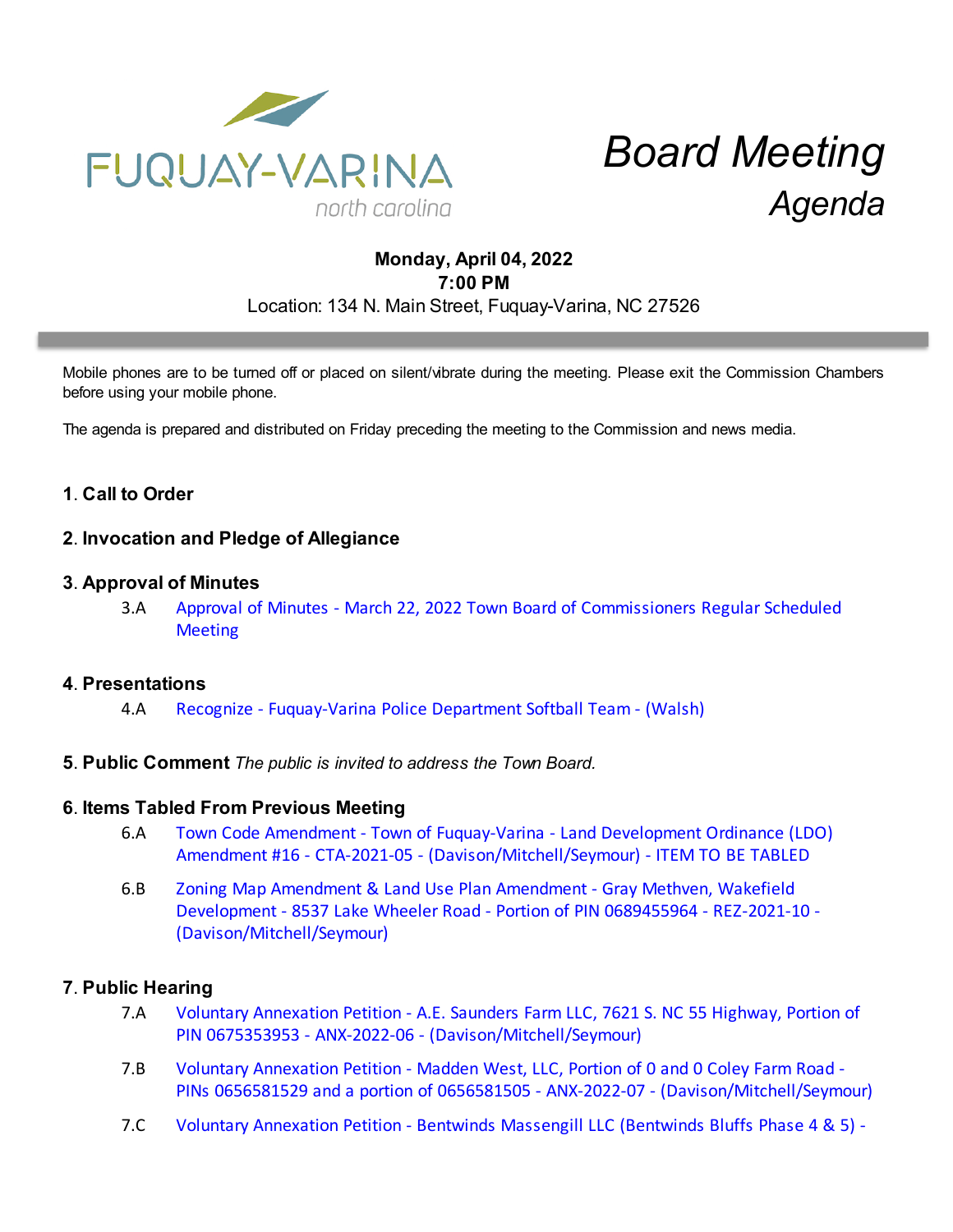[6717 Old Mills Road - PIN 0678119862 - ANX-2022-05 - \(Davison/Mitchell/Seymour\)](https://d2kbkoa27fdvtw.cloudfront.net/fuquay-varina/571b9d16a85a3e6a73962fbfdc05b2eb0.pdf)

## **8**. **Consent Agenda**

- 8.A [Surety/Performance Bond Parker Station Phase 1 Delay of Frontage Improvements -](https://d2kbkoa27fdvtw.cloudfront.net/fuquay-varina/3c82455b07d903954191c00c4e6624d90.pdf) [\(Mitchell/Seymour/Davison\)](https://d2kbkoa27fdvtw.cloudfront.net/fuquay-varina/3c82455b07d903954191c00c4e6624d90.pdf)
- 8.B [Utility Allocation Request Madison Park Apartments \(Wagner/Mitchell/Seymour\)](https://d2kbkoa27fdvtw.cloudfront.net/fuquay-varina/64d04129339c9101877f2021487b7fb80.pdf)
- 8.C [Utility Allocation Request Midtown Subdivision \(Mitchell/Seymour/Wagner\)](https://d2kbkoa27fdvtw.cloudfront.net/fuquay-varina/dd92721d480662e5a49aa5355c9f53c10.pdf)
- 8.D [Special Event and Amplified Sound Permit Request National Day of Prayer May 05, 2022 -](https://d2kbkoa27fdvtw.cloudfront.net/fuquay-varina/04e1d976e47c09a24ccf1afc8007ed640.pdf) [\(Davison/Mitchell/Seymour\)](https://d2kbkoa27fdvtw.cloudfront.net/fuquay-varina/04e1d976e47c09a24ccf1afc8007ed640.pdf)
- 8.E [Special Event Application RCCM Family Easter Celebration Saturday April 16, 2022 -](https://d2kbkoa27fdvtw.cloudfront.net/fuquay-varina/1b387998315a32f7a010ec2373d8b7590.pdf) [\(McNeill/Mitchell/Seymour\)](https://d2kbkoa27fdvtw.cloudfront.net/fuquay-varina/1b387998315a32f7a010ec2373d8b7590.pdf)
- 8.F [Special Event Application, Amplified Sound, and Demonstration Permit Request Group](https://d2kbkoa27fdvtw.cloudfront.net/fuquay-varina/c252f71c88d41237d91cdcff17b0463d0.pdf) [Dance to Promote Joy - \(McNeill/Mitchell/Seymour\)](https://d2kbkoa27fdvtw.cloudfront.net/fuquay-varina/c252f71c88d41237d91cdcff17b0463d0.pdf)
- 8.G [Resolutions and Adoption of 10-Year Public Utilities Capital Improvement Plan NC Drinking](https://d2kbkoa27fdvtw.cloudfront.net/fuquay-varina/b1631891e11da5ac769e8667606727850.pdf) [Water State Revolving Fund Program - \(Wagner/Mitchell/Seymour\)](https://d2kbkoa27fdvtw.cloudfront.net/fuquay-varina/b1631891e11da5ac769e8667606727850.pdf)
- **9**. **Items Removed From Consent** *This section is reserved for items removed from the consent agenda for separate consideration.*

## **10**. **Administrative Reports**

10.A [Water Supply Agreement - Town of Fuquay-Varina and Harnett County -](https://d2kbkoa27fdvtw.cloudfront.net/fuquay-varina/5e5da6da9b9ba3910e9257db47bd9db00.pdf) [\(Wagner/Mitchell/Seymour\)](https://d2kbkoa27fdvtw.cloudfront.net/fuquay-varina/5e5da6da9b9ba3910e9257db47bd9db00.pdf)

## **11**. **Other Business**

- 11.A [Manager's Report](https://d2kbkoa27fdvtw.cloudfront.net/fuquay-varina/389e4e16064ed942e9bbbca3d2d3ce110.pdf)
- 11.B [Project Status Report April 2022](https://d2kbkoa27fdvtw.cloudfront.net/fuquay-varina/b89c7cf98d1ed5357174c5438cc1b0da0.pdf)
- 11.C [Coffee with a Cop Gold Leaf Collective 509 Broad Street Tuesday April 5, 2022 9:00 -](https://d2kbkoa27fdvtw.cloudfront.net/fuquay-varina/7e15a88f09f041fd70f3be11c07edf020.pdf) [10:30 am](https://d2kbkoa27fdvtw.cloudfront.net/fuquay-varina/7e15a88f09f041fd70f3be11c07edf020.pdf)
- 11.D [FM2FV Concert Chairman of the Board Thursday April 7, 2022 6:30 pm 9:30 pm -](https://d2kbkoa27fdvtw.cloudfront.net/fuquay-varina/f145e1e61db6bb4ad5e9ff1ac14c74640.pdf) [Centennial Park](https://d2kbkoa27fdvtw.cloudfront.net/fuquay-varina/f145e1e61db6bb4ad5e9ff1ac14c74640.pdf)
- 11.E [Easter Egg Hunt Saturday April 9, 2022 10:00 am Fleming Loop Park](https://d2kbkoa27fdvtw.cloudfront.net/fuquay-varina/b7faffa307a97c03a847dff416bcb6270.pdf)
- 11.F [FVDA Downtown Candy Hop Saturday April 9, 2022 11:00 am 2:00 pm](https://d2kbkoa27fdvtw.cloudfront.net/fuquay-varina/9eee01fd8b57e608d59a2adc4988984f0.pdf)
- 11.G [Budget Workshop Tuesday April 12, 2022 6:00 pm John W. Byrne Municipal Building](https://d2kbkoa27fdvtw.cloudfront.net/fuquay-varina/cacee907f20200df295307d1bb817e7b0.pdf) [Board Room](https://d2kbkoa27fdvtw.cloudfront.net/fuquay-varina/cacee907f20200df295307d1bb817e7b0.pdf)

## **12**. **Town Board Member Comments** *Mayor and Commissioners*